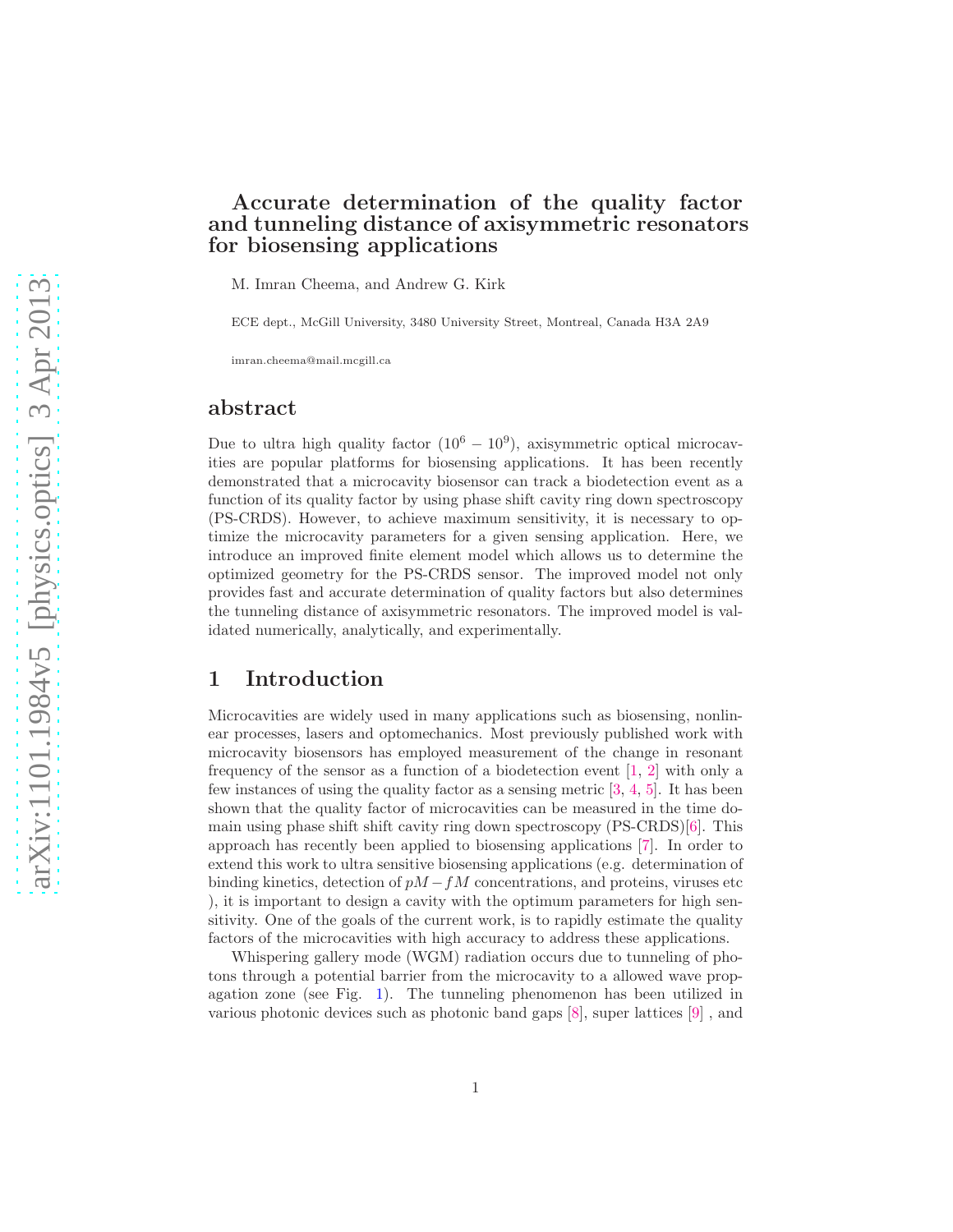asymmetric cavities [\[10\]](#page-13-8). Recently Tomes et. al. [\[11\]](#page-13-9) have performed remarkable experiments to image the tunneling process of axisymmetric microcavities. These experiments indicate that the tunneling phenomenon can be utilized for potential applications such as biosensing. However, to design the appropriate devices for a particular biosensing application, it is again necessary to accurately calculate the tunneling distance of axisymmetric microcavities. Another goal of our work is to address this issue.

In any modeling technique, reflections from boundaries of the computation domain are induced due to radiation produced by the whispering gallery modes (WGM) of a microcavity. For an accurate electromagnetic model, absorbing boundary conditions or perfectly matched layers (PML) are required to reduce these unwanted reflections. PML act as artificial boundaries that truncate the computation domain of open region scattering problems in the finite element method. There have been previous attempts to develop finite element models (FEM) of axisymmetric cavities which incorporate the PML. In 2005, Chinellato et al. [\[12\]](#page-13-10) introduced a FEM model which was implemented in MATLAB. Whilst their model was capable of simulating the behavior of very small resonators ( $\langle 3\mu m \rangle$ ) it was not adequate for resonators possessing the dimensions typically used in experiments. In 2009, Karl et al. [\[13\]](#page-13-11) developed a 3D FEM model in JCMsuite for studying a micro-pillar cavity. However, this model does not consider the suppression of false solutions, a well known problem in finite element formulations [\[14,](#page-13-12) [15\]](#page-14-0). Moreover, the quality factor of the modes was estimated by fitting the Lorentzian peak to the calculated spectrum of the cavity, thus introducing an extra approximation.

In 2007, Oxborrow [\[16\]](#page-14-1) developed a FEM for open axisymmetric resonators in COMSOL without invoking any transverse mode approximation to Maxwell's equations, representing an advance on previous work [\[17,](#page-14-2) [18\]](#page-14-3). In his work, he showed that the model could simulate resonators of arbitrary cross section in optical and microwave regimes, thus removing the size limitation in [\[12\]](#page-13-10). Another difference from [\[12\]](#page-13-10) is in terms of suppression of false modes; Oxborrow used a simple penalty term in his master equation whereas Chinellato et al. used Nédélec edge and modified Lagrange nodal element functions to avoid the spurious modes. With Oxborrow's formulation in COMSOL, 3D rotationally symmetric problems are reduced to 2D and are solvable in seconds which is vast improvement over [\[12,](#page-13-10) [13\]](#page-13-11). (For further discussion and further comparison to other works see references [\[16,](#page-14-1) [19\]](#page-14-4).)

The advantages of Oxborrow's model have made it a popular choice among researchers and it has been widely used in numerous research works e.g.[\[20,](#page-14-5) [21,](#page-14-6) [22,](#page-14-7) [23\]](#page-14-8). However in Oxborrow's model no PML was implemented and as a result the WGM quality factor could not be determined accurately. The quality factor due to the WGM radiation was estimated by placing a bound on its minimum and maximum possible values. These maximum and minimum values were determined by executing the model multiple times with different boundary conditions. Moreover, the model lacks the capability to estimate the quality factor of multiple modes simultaneously.

In order to provide accurate determination of the WGM quality factor, we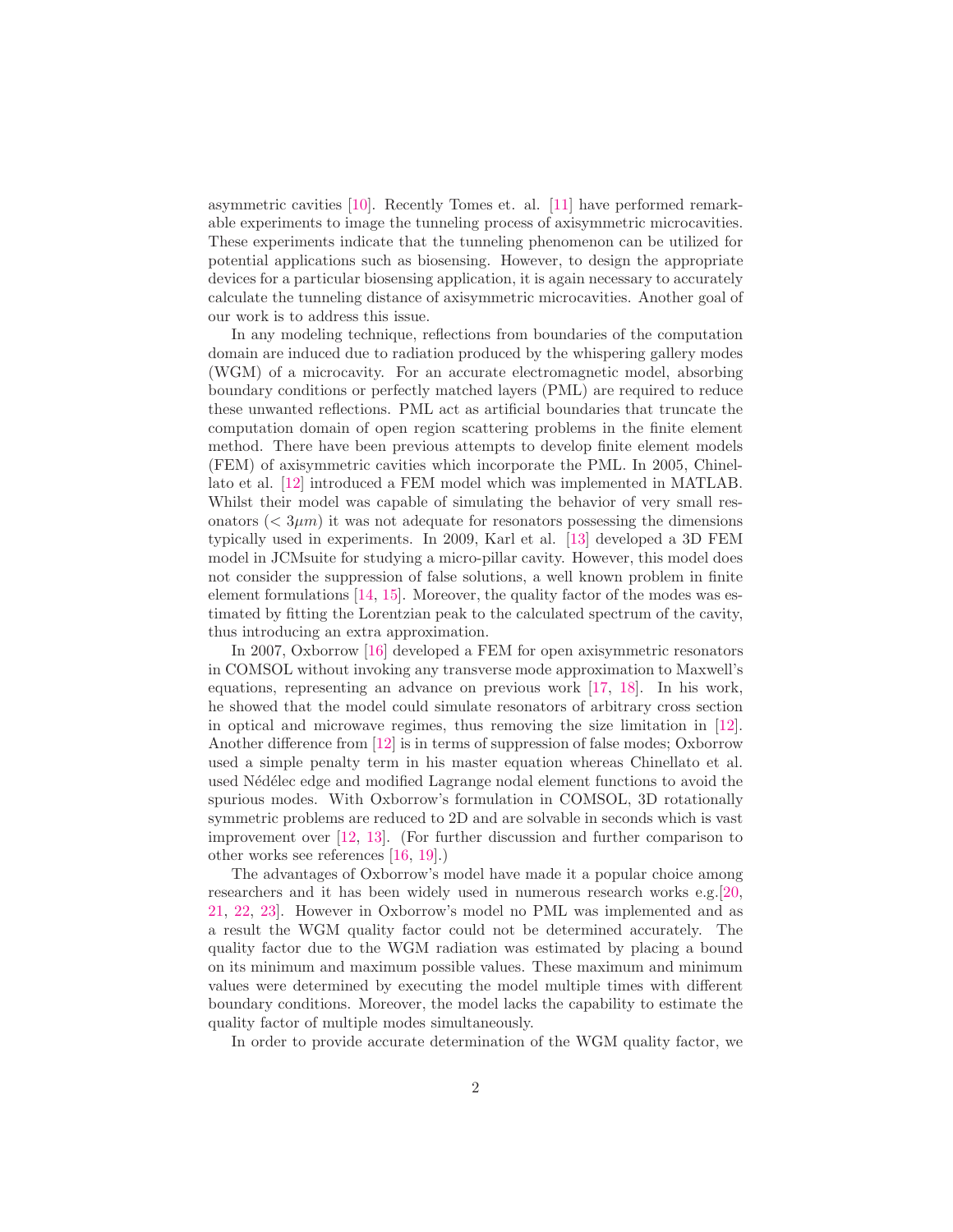have improved Oxborrow's model by modifying its master equation and implementing the PML along the boundaries of the computation domain. In the present work, geared towards sensing applications, we expand and refine the model presented in our earlier work [\[24\]](#page-14-9). Other researchers [\[25\]](#page-14-10) have subsequently reported the inclusion of PML in Oxborrow's model for determining resonant frequencies and corresponding mode profiles of microring resonators but mathematical details have not been provided.

Our modified model does not have any of the drawbacks of Oxborrow's model. Moreover, we have computed the quality factors of all the modes without using any fitting algorithms as opposed to the approach taken in [\[13\]](#page-13-11). Furthermore, with the modified Oxborrow's method, tunneling distances can also be accurately extracted for microcavities of various shapes. In the present work, a simple expression for computing tunneling distance of microtoroidal cavities is also provided.

In our model, we treat the PML as an anisotropic absorber and implement it in the cylindrical coordinate system. Our model is applicable to any axisymmetric resonator geometry but due to the availability of analytical expressions for spherical resonators, we have validated the model by determining the quality factors and tunneling distances of a silica microsphere in air. We have found that our simulation results are in excellent agreement with the analytical results. We also apply our model to microtoroidal cavities immersed in liquid and show that our results are consistent with those obtained by experiments. The model is then used to determine the optimum parameters of a microtoroidal cavity sensor based upon phase shift cavity ring down spectroscopy.

The paper is organized as follows. In section [2,](#page-2-0) an improved FEM model is introduced by incorporating the PML. The optimal parameters of the PML are discussed in section [2.1.](#page-3-0) The analytical expressions of the quality factor and the tunneling distance of microspheres are presented in section [2.3.](#page-4-0) These expressions are then used in section [3.1](#page-6-1) for comparing the modeling results. In the same section, an empirical expression for tunneling distance of fundamental modes of a toroidal cavity is also provided. In section [3.2,](#page-7-0) the model is validated experimentally by measuring the quality factors of the microtoroidal cavities in liquid. In section [3.3,](#page-9-0) the model is validated numerically by running convergence test. In section [4,](#page-10-0) we show that the model can be applied for sensing applications. In this section, we show that for a sensor, whose sensing metric is change in the quality factor, an optimum geometry exists for achieving maximum sensitivity.

# <span id="page-2-0"></span>2 Mathematical description

Applying Galerkin's method to the wave equation and after using the boundary conditions for open resonators, one can arrive at the FEM equation in the weak form  $[16]$ :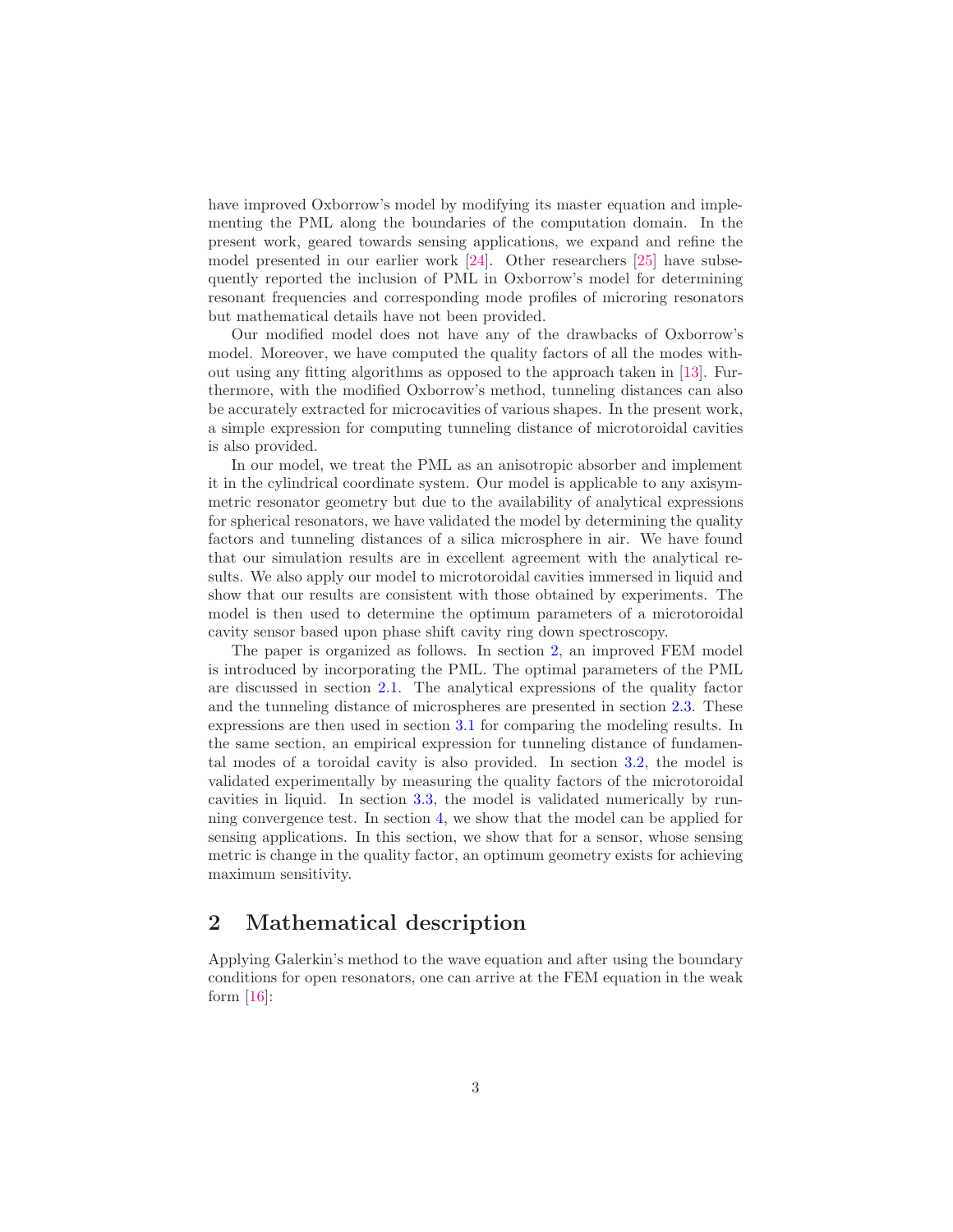<span id="page-3-1"></span>
$$
\int_{V} \left( \vec{\nabla} \times \vec{\tilde{H}}^* \right) e^{-1} (\vec{\nabla} \times \vec{H}) - \alpha (\vec{\nabla} \cdot \vec{\tilde{H}}^*) (\vec{\nabla} \cdot \vec{H}) + c^{-2} \vec{\tilde{H}}^* \cdot \frac{\partial^2 \vec{H}}{\partial t^2} \right) dV = 0 \quad (1)
$$

where  $\vec{H}$  represents the magnetic field of the resonator and  $\tilde{\vec{H}}$  represents the test magnetic field, an essential component of the weak form. The second term of Eq. [\(1\)](#page-3-1) represents a penalty term to suppress false solutions. None of the field components will depend upon the azimuthal coordinate  $\phi$  in the axisymmetric resonators, resulting in reduction of the 3D problem to a 2D problem.

#### <span id="page-3-0"></span>2.1 Perfectly matched layer formulation

A PML can be treated as an anisotropic absorber in which the diagonal permittivity and permeability tensors of the absorber are modified according to Eq. [\(2\)](#page-3-2) [\[26\]](#page-14-11).

<span id="page-3-2"></span>
$$
\bar{\epsilon} = \epsilon \bar{\Lambda}, \bar{\mu} = \mu \bar{\Lambda}
$$
 (2)

The radial and axial modification factors are represented by  $\bar{\Lambda}$ , which is given by Eq.  $(3)$  $(3)$ 

<span id="page-3-3"></span>
$$
\bar{\Lambda} = \left(\frac{\tilde{r}}{r}\right) \left(\frac{s_z}{s_r}\right) \hat{r} + \left(\frac{r}{\tilde{r}}\right) (s_z s_r) \hat{\phi} + \left(\frac{\tilde{r}}{r}\right) \left(\frac{s_r}{s_z}\right) \hat{z}
$$
(3)

where

$$
s_r = \begin{cases} n_{medium} & 0 \le r \le r_{pml} \\ n_{medium} - jG\left(\frac{r - r_{pml}}{t_{rpml}}\right)^N & r > r_{pml} \end{cases}
$$
(4)

$$
s_z = \begin{cases} n_{medium} - jG\left(\frac{z_{lpml} - z}{t_{lpml}}\right)^N & z < z_{lpml} \\ n_{medium} & z_{lpml} \le z \le z_{upml} \end{cases} \tag{5}
$$

$$
\begin{cases} n_{medium} - jG \left( \frac{z - z_{upml}}{t_{upml}} \right)^N & z > z_{upml} \end{cases}
$$

$$
\begin{cases} r & 0 \le r \le r_{pml} \end{cases}
$$

$$
\tilde{r} = \begin{cases}\nr & 0 \le r \le r_{pml} \\
r - jG\left(\frac{(r - r_{pml})^{N+1}}{(N+1)t_{pml}^{N}}\right) & r > r_{pml}\n\end{cases}
$$
\n(6)

where  $t_{rpml}$ ,  $t_{tpml}$ ,  $t_{lpml}$  are the PML thicknesses in the radial,  $+z$  and  $-z$ directions respectively and  $r_{pml}$ ,  $z_{upml}$ ,  $z_{lpml}$  are the locations of the start of PML in the radial,  $+z$  and  $-z$  directions respectively.  $n_{medium}$  is refractive index of the medium,  $N$  is order of the PML, and  $G$  is a positive integer.

In the PML expressions  $(s_r, s_z, \tilde{r})$ , the imaginary component contributes to the attenuation of waves in the PML but at the same time, due to the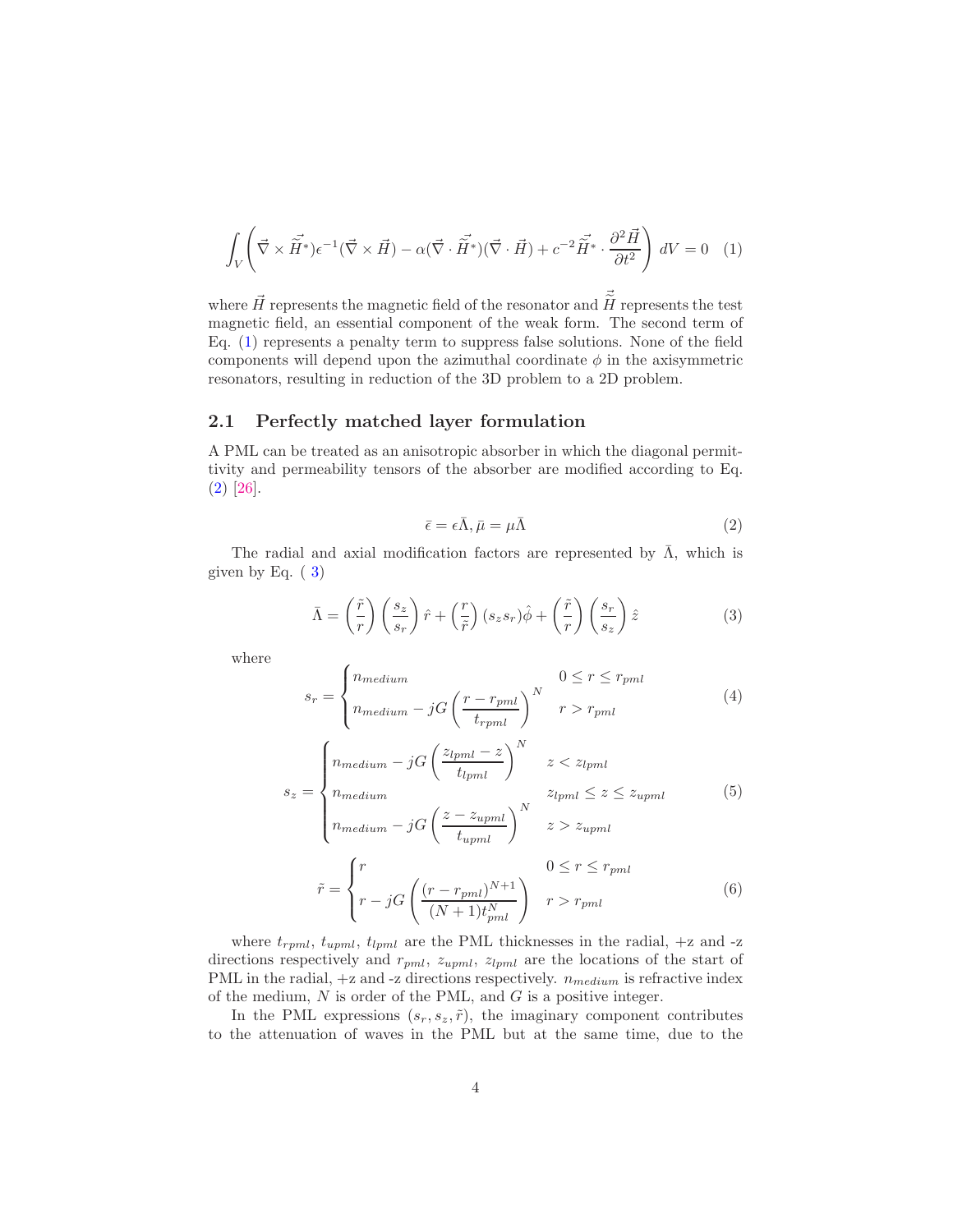discrete nature of the FEM mesh, a large imaginary component will introduce reflections at the interface between the PML and the medium. In order to determine the optimal value for the imaginary component, we have investigated linear, quadratic, and cubic PML of different thicknesses for various values of G by running many simulations for various sphere diameters. To deduce the optimum values of the parameters, we then compared the simulation results for  $Q_{WGM}$  of spherical cavities with the analytical ones. The simulation results show that a linear (i.e.  $N = 1$ ), and  $\lambda/4$  thick PML with a G value of 5 is optimum. We have also used these optimum values for the simulations of the microtoroidal cavities. The location of PML is also important to obtain accurate results. The radial PML should be greater than the tunneling distance (t) of the microcavity and the z PML should be greater than FWHM  $(w_z)$  of WGM along the z axis. After running series of simulations we find the following as optimum values (w.r.t.  $(r, z) = (0, 0)$ , see Fig. [1\)](#page-6-0):

$$
r_{pml} \ge 6t \tag{7}
$$

$$
z_{(u,l)pml} \ge |5.5w_z| \tag{8}
$$

## 2.2 Finite element method equation with perfectly matched layer

In order to incorporate the PML, we have reformulated Eq. [\(1\)](#page-3-1) in the following way:

<span id="page-4-1"></span>
$$
\int_{V} \left( (\vec{\nabla} \times \tilde{\vec{H}}) \bar{\epsilon}^{-1} (\vec{\nabla} \times \vec{H}) - \alpha (\vec{\nabla} \cdot \tilde{\vec{H}}) (\vec{\nabla} \cdot \vec{H}) + c^{-2} \tilde{\vec{H}} \cdot \bar{\mu} \cdot \frac{\partial^2 \vec{H}}{\partial t^2} \right) dV = 0
$$
\n(9)

By casting Eq. [\(9\)](#page-4-1) into the FEM software COMSOL, a full vectorial finite element model of a silica sphere in air can be obtained. By using the eigenvalue solver in COMSOL, resonant frequencies  $(f_r)$  of all the modes can easily be determined. Quality factor due to the WGM radiation can be calculated as [\[16\]](#page-14-1):

$$
Q_{wgm} = \frac{\Re(f_r)}{2\Im(f_r)}\tag{10}
$$

#### <span id="page-4-0"></span>2.3 Analytical expressions of the spherical resonator

#### 2.3.1 Quality factor

The quality factor due to WGM radiation losses in a spherical microcavity can be written as [\[27\]](#page-14-12):

<span id="page-4-2"></span>
$$
Q_{wgm} = \frac{1}{2}(m + \frac{1}{2})p^{1-2M}(p^2 - 1)^{\frac{1}{2}}e^{2T_m}, \qquad m \gg 1
$$
 (11)

where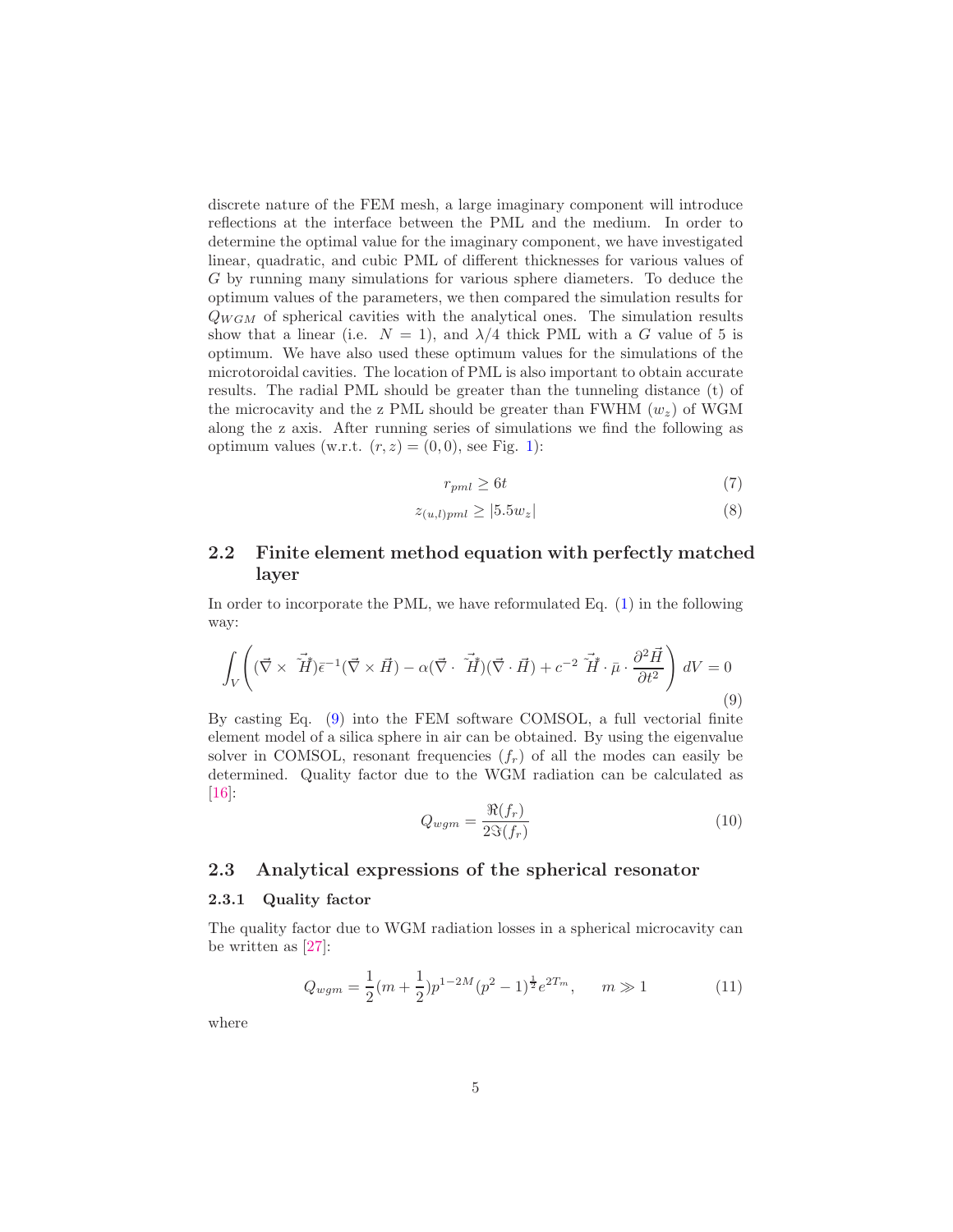$m =$  azimuthal mode number

$$
p^2 = \frac{\epsilon_{sphere}}{\epsilon_{medium}}\tag{12}
$$

$$
T_m = (m + \frac{1}{2})(m_l - \tanh(m_l))
$$
\n(13)

$$
m_l = \cosh^{-1}\left(p\left(1 - \frac{1}{m + \frac{1}{2}}\left(t_q^0 \beta + \frac{p^{1-2M}}{\sqrt{(p^2 - 1)}}\right)\right)^{-1}\right) \tag{14}
$$

$$
\beta = \left(\frac{1}{2}\left(m + \frac{1}{2}\right)\right)^{\frac{1}{3}}\tag{15}
$$

$$
M = \begin{cases} 0 & \text{For TE} \\ 1 & \text{For TM} \end{cases}
$$
 (16)

 $t_q^0$  is the  $q^{th}$  root of equation  $F_{airy}(t_q^0) = 0$ 

 $m$  can be calculated using the characteristic equation for WGM frequencies [\[28\]](#page-14-13):

$$
p^{1-2M} \frac{j'_m[pk_0a]}{j_m[pk_0a]} = \frac{h'_m[k_0a]}{h_m[k_0a]}
$$
\n(17)

where j, h are Bessel functions,  $k_0$  is the wave number  $(2\pi/\lambda_0)$ , and a is the radius of a microsphere.

It should be noted that Eq. [\(11\)](#page-4-2) is an asymptotic solution for the  $Q_{wgm}$  of the spherical resonator which requires  $m \gg 1$ , however the error is less than 1% for  $m \geq 19$  [\[29\]](#page-15-0). In our comparison for the analytical results, we have applied Eq. [\(11\)](#page-4-2) to silica spheres with mode numbers (m) ranging from  $25 - 80$ .

#### 2.3.2 Tunneling distance

The Schrodinger equation for a microsphere for a fundamental mode can be written in radial coordinates (r) as [\[30\]](#page-15-1):

$$
-\frac{d^2\Psi_r}{dr^2} + V_r\Psi_r = E\Psi_r \tag{18}
$$

where  $E = k^2$  is the total energy and  $\Psi_r$  is a position probability function of a photon. The potential  $(V_r)$  is given by

$$
V_r = k^2(1 - p_r^2) + \frac{m(m+1)}{r^2}
$$
\n(19)

where  $p_r$  is ratio of relative permittivity of the sphere and the surrounding medium in radial coordinates. Analytically, tunneling distance for a fundamental mode of a microsphere can be written as [\[30\]](#page-15-1):

$$
t = \frac{\sqrt{m(m+1)}}{k} - a \tag{20}
$$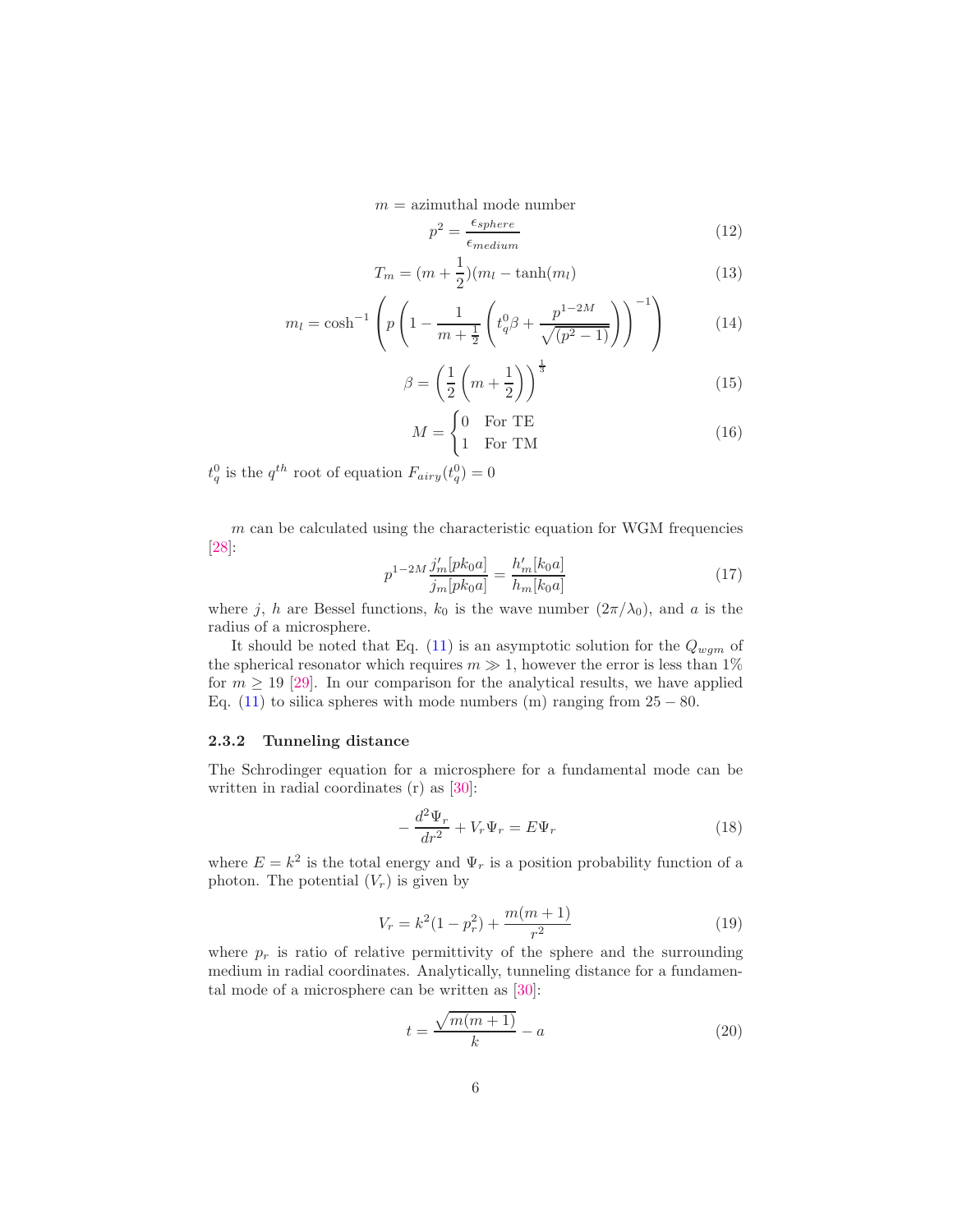# <span id="page-6-1"></span>3 Results

## 3.1 Comparison between simulations and analytical results

Figure [1](#page-6-0) shows a fundamental TE mode of a silica spherical cavity in air.



<span id="page-6-0"></span>Figure 1: a) (False color) Logarithmic intensity of the fundamental TE mode of a silica microsphere in air. b) Normalized field intensity along the dashed line shown in (a). Dotted curve shows potential, normalized to  $k^2$ . Tunneling distance is indicated by t.

We have plotted the quality factor due to the fundamental TE whispering gallery mode radiation for various sphere diameters at 1550nm. Similar results are obtained for the TM mode. Figure [2](#page-7-1) shows the comparison of the FEM simulation results and results obtained by using analytical expressions presented in section [2.3.](#page-4-0) We have also calculated the minimum and maximum  $Q_{wgm}$ values using Oxborrow's model [\[16\]](#page-14-1) for each sphere diameter and those are also shown in Fig. [2.](#page-7-1) It can be seen that the new model provides a more accurate estimate than Oxborrow's model, and returns a single value of Q rather than a range of values. The slight difference between the analytical and the FEM values is attributed to discretization of the computation domain. The accuracy will improve with finer mesh elements (see section [3.3\)](#page-9-0). It can also be seen that Oxborrow's bounds do not always straddle the analytical solutions. One of the possible reasons for this discrepancy may be that while deriving these bounds, in order to simplify the derivation, Oxborrow assumes that the modes are transverse but in reality the modes of these axisymmetric resonators are not perfectly transverse [\[16\]](#page-14-1).

Figure [3](#page-8-0) shows the results for tunneling distance for both microsphere and microtoroidal cavities. An empirical relation for the tunneling distance for fun-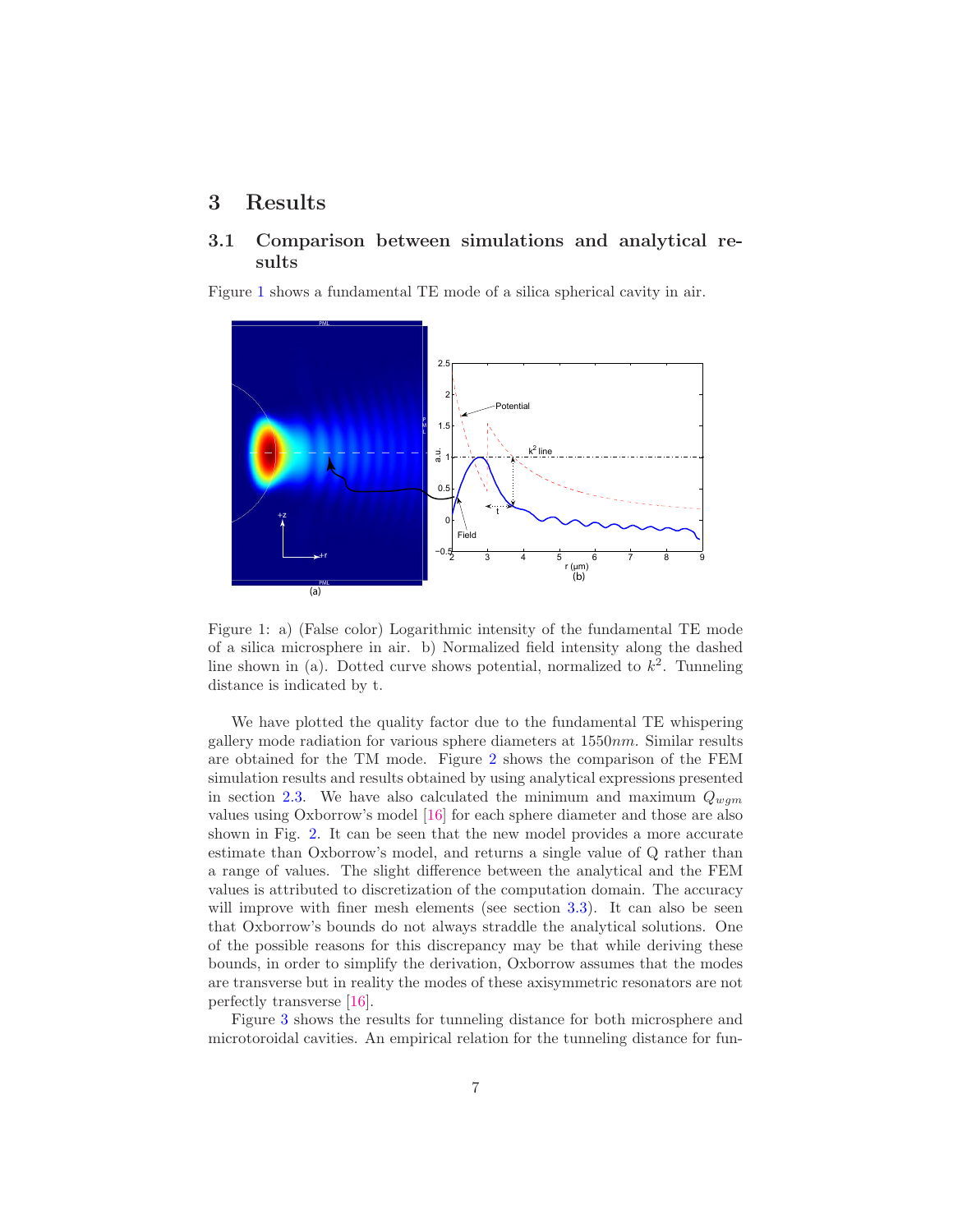

<span id="page-7-1"></span>Figure 2: Modeling results at 1550nm. WGM Quality factors for various silica sphere diameters of fundamental TE mode. OUB and OLB represent upper and lower bounds that are calculated by using Oxborrow's model [\[16\]](#page-14-1).

damental modes of the microtoroidal cavities can be extracted from the simulation results and is given as:

<span id="page-7-3"></span>
$$
t = \frac{\sqrt{m(m+1)}}{k} - \frac{D+d}{2} \tag{21}
$$

where  $D$  and  $d$  are major and minor diameter of a microtoroid and are shown in Fig.  $3(b)$ . The tunneling distance results are also in agreement with experimental results presented in [\[11\]](#page-13-9).

## <span id="page-7-0"></span>3.2 Comparison between simulations and experimental results

Our model is also appropriate for other axisymmetric resonators where analytical solutions are not available. In order to test this, we have used our FEM model to determine the total quality factor of microtoroidal cavities [\[31\]](#page-15-2) and have compared the simulation results with experimental measurement of the quality factor. Mathematically the total quality factor  $(Q_{total})$  can be represented by:

<span id="page-7-2"></span>
$$
Q_{total} = \frac{1}{Q_{wgm}^{-1} + Q_{surroundings}^{-1} + Q_{material}^{-1} + Q_{coupling}^{-1}}
$$
(22)

In order to validate the model with reasonable range of quality factors, it is necessary to ensure suitable experimental conditions in which to observe these quality factors. We have performed the experiments with the microtoroids immersed in ethanol (refractive index:  $1.3538$  at  $1550nm$  [\[32\]](#page-15-3)) by using the fluidic cell described in [\[7\]](#page-13-5). We have preferred ethanol over water as ethanol not only provides low refractive index contrast between the silica cavity and the sur-roundings but also has low absorption as compared to water at 1550nm [\[33\]](#page-15-4).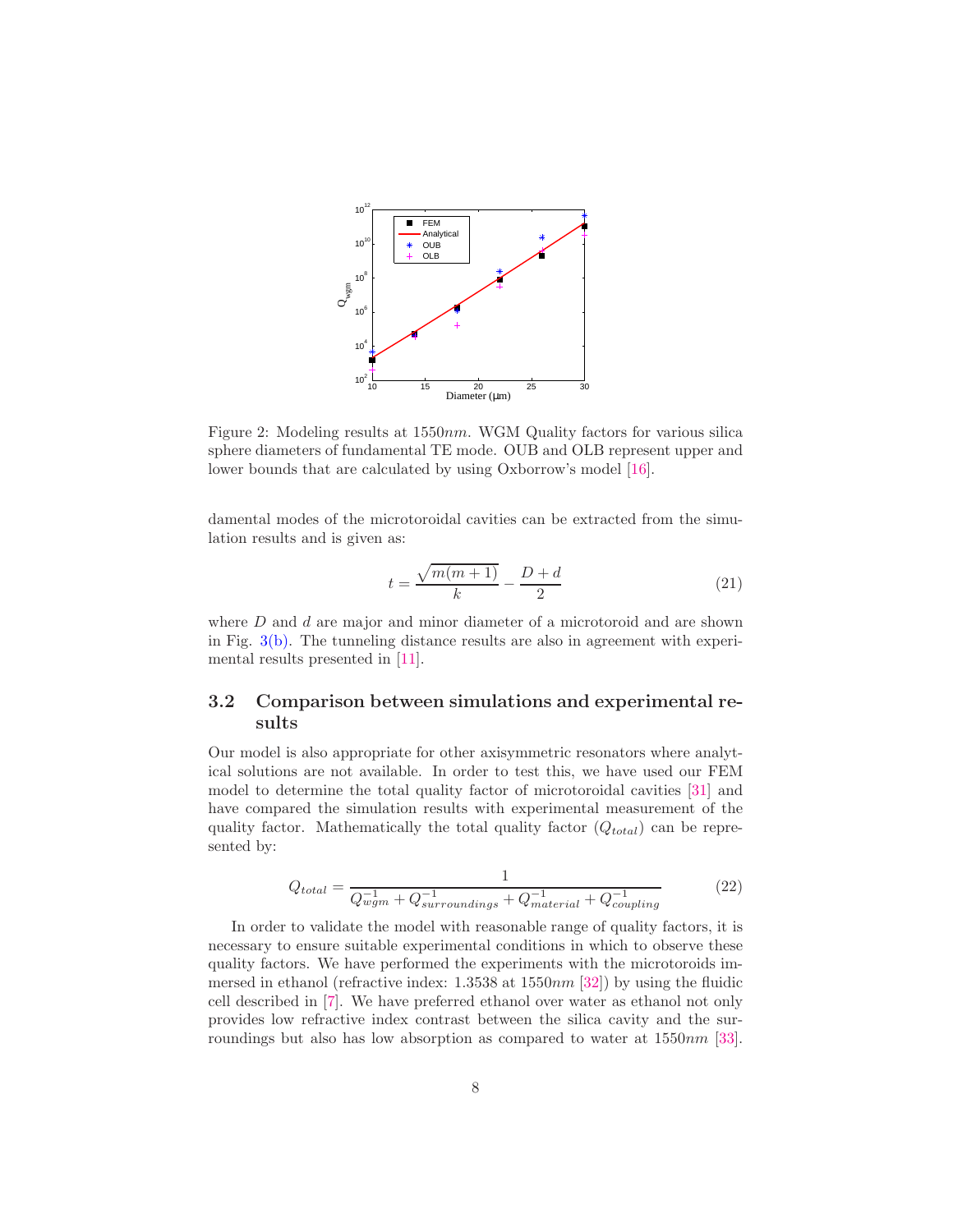

<span id="page-8-1"></span><span id="page-8-0"></span>Figure 3: Modeling results at 1550nm. Tunneling distance of a fundamental TE mode as a function of the microcavity geometries. Inset of Fig. [3\(b\)](#page-8-1) shows the cross section of a microtoroidal cavity.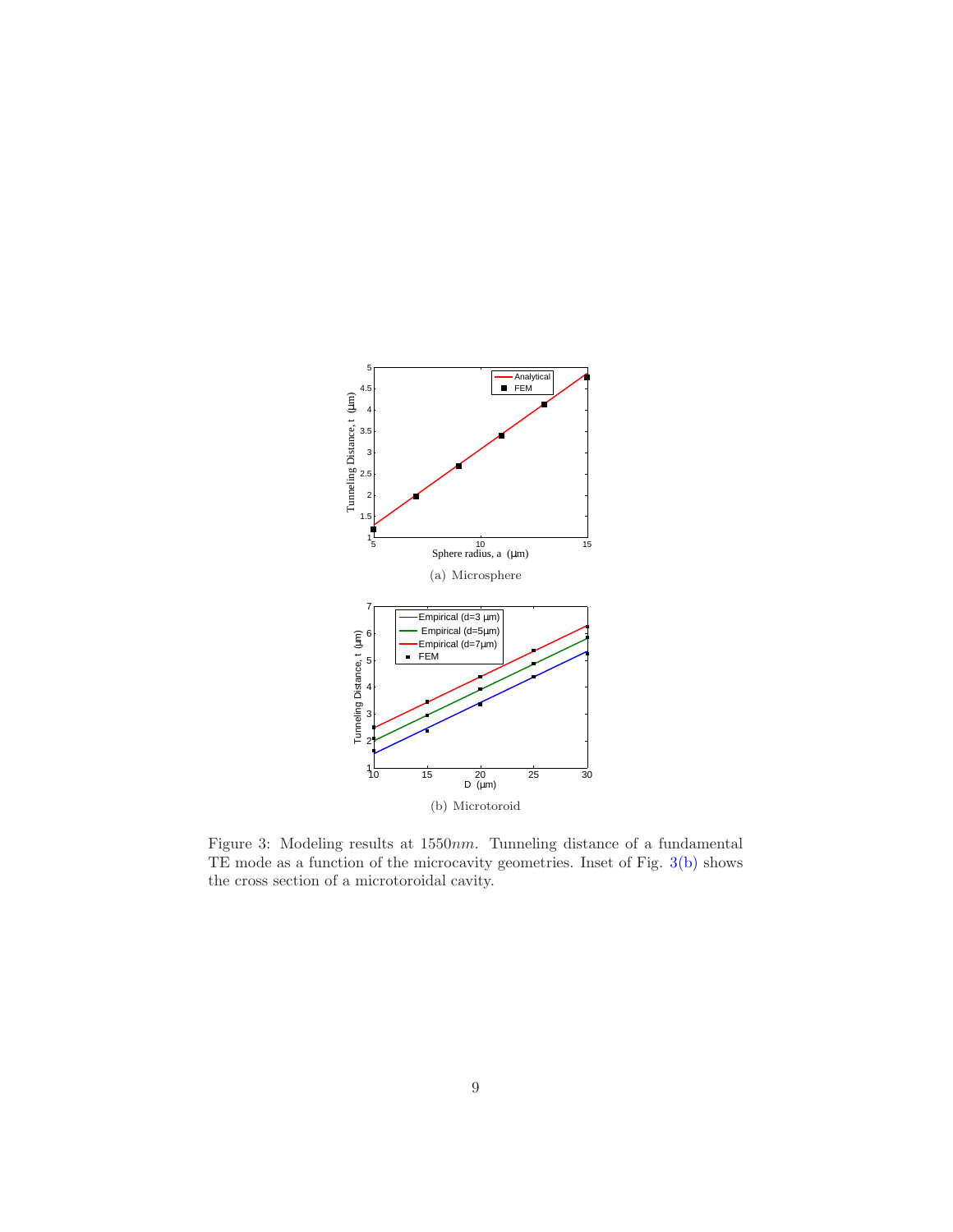This will allow us to select a wide range of microtoroidal cavities whose  $Q_{total}$ is mainly limited by the  $Q_{wqm}$ .

A broadband source (peak wavelength: $1530nm$ ) is used to couple the light into microtoroids via a tapered optical fiber (taper waist:  $\leq 1 \mu m$ ). The resonant peaks are observed on a high resolution optical spectrum analyzer (Apex AP 2443B, resolution: 0.16pm ) and quality factor is determined by Lorentz curve fitting of the peaks  $(Q = \lambda/\Delta\lambda)$ . The tapered fiber is positioned (using  $10nm$  resolution nanostages) along the equator of the cavity to couple light into fundamental transverse modes. It is ensured that the tapered fiber does not touch the cavity during the measurements. In order to minimize the effect of  $Q_{coupling}$  on  $Q_{total}$ , the power at the peak wavelength of the source is set around  $-48dbm$  (Optical spectrum analyzer sensitivity:  $-70dbm$ ) and all the measurements are taken in highly undercoupled regime. The comparison between simulation and experimental results is shown in Fig. [4.](#page-9-1)



<span id="page-9-1"></span>Figure 4: Comparison between the modeling and the experimental results. WGM Quality factors of fundamental TM mode for various silica microtoroidal cavity diameters immersed in ethanol. Minor diameter d of each cavity is slightly different and is around  $5\mu m \pm 1\mu m$ . The experimental quality factors are determined by Lorentz curve fitting of the resonant peaks  $(Q = \lambda/\Delta\lambda)$  where  $\lambda \approx 1530$ nm.

### <span id="page-9-0"></span>3.3 Computational speed and numerical accuracy

For the results presented in Figs[.1-](#page-6-0)[4,](#page-9-1) we have used the quadratic Lagrange elements of triangular shape with average element size (longest edge) of  $0.3 \mu m$  and the number of degrees of freedom of order  $10<sup>5</sup>$ . As an example, a microtoroidal cavity model (Computation domain size:  $25\mu m \times 16\mu m$ ,  $D = 30\mu m$ ,  $d = 5\mu m$ ) with the aforementioned statistics took only 35s to find the first 20 eigenvalues on a quad core 64 bit operating system PC.

To check numerical accuracy of the model, we have run a convergence test. Figure [5](#page-10-1) shows the plot of relative error  $(E_r = (Q_{FEM} - Q_{exact})/Q_{exact}$  as a function of the degrees of freedom (DOF) of our model. The DOF is related to the number of mesh elements, and the basis functions used in the FEM solver.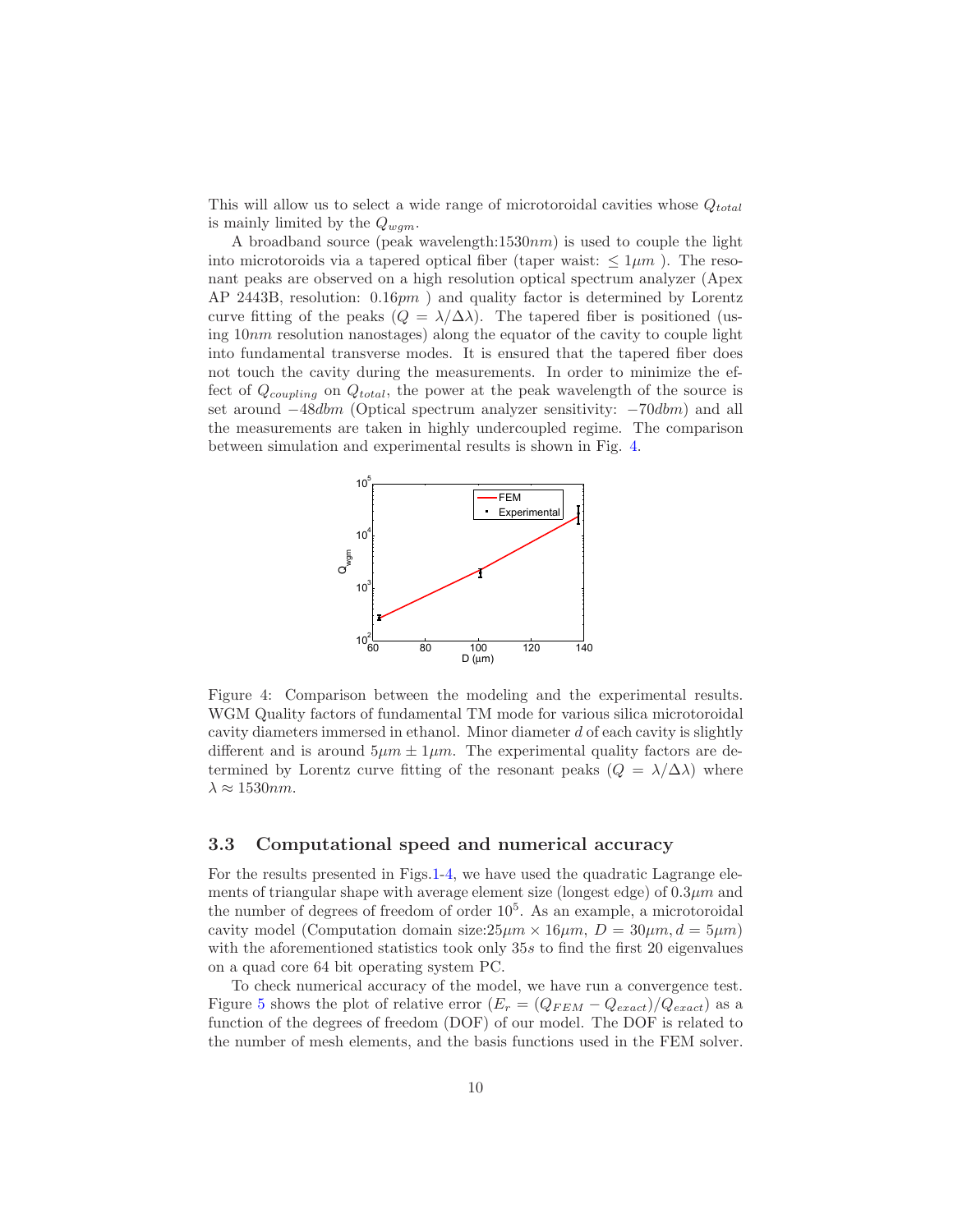Convergence of the solution is of order 2 which is expected for the Galerkin method for quadratic Lagrange elements [\[34\]](#page-15-5). It can be seen in the Fig. [5](#page-10-1) that for small DOF, convergence rate is slower than the expected; the reason for this is the poor approximation of the curved boundary of the cavity by the coarsely meshed triangular elements.



<span id="page-10-1"></span>Figure 5: Convergence plot for the quality factor determination of a microsphere.

# <span id="page-10-0"></span>4 Discussion and application to PS-CRDS microcavity sensor

The results presented in section 3 show that our finite element model is both physically and numerically accurate. The quality factors for all the modes (fundamental and higher order modes) are also obtained by one single simulation rather than multiple simulations, which was the case for the original Oxborrow model. Moreover, no prior knowledge of any of the mode frequencies is required to obtain the quality factors. The model also gives fast results and without any fitting algorithms.

It should be noted that we have neglected dispersion for estimating the quality factors and tunneling distances. Whilst dispersion must be considered for very high Q applications where an equidistant modal spectrum is required [\[35\]](#page-15-6), it has negligible effect for biosensing applications.

We have also applied our model to the PS-CRDS microtoroidal cavity sensor [\[7\]](#page-13-5) in order to determine the optimum parameters for an application of refractometric sensing. In such a scheme, the microcavity is immersed into water and a small refractive index change  $(\delta n)$  is introduced. This change in refractive index will influence the  $Q_{total}$  of the cavity and can easily be measured via PS-CRDS microtoroidal cavity sensor [\[7\]](#page-13-5). Figure [6](#page-11-0) shows the modeling results for change in  $Q_{total}$  of the cavity as a function of D. It can be clearly seen that to achieve maximum sensitivity there exists an optimum geometry for both  $\lambda = 633nm$  and  $\lambda = 1530nm$ . Due to high water absorption at  $1530nm$ ,  $\Delta Q$  is lower than the one at  $633nm$ . Since  $Q_{total}$  varies with the wavelength, the optimum geometry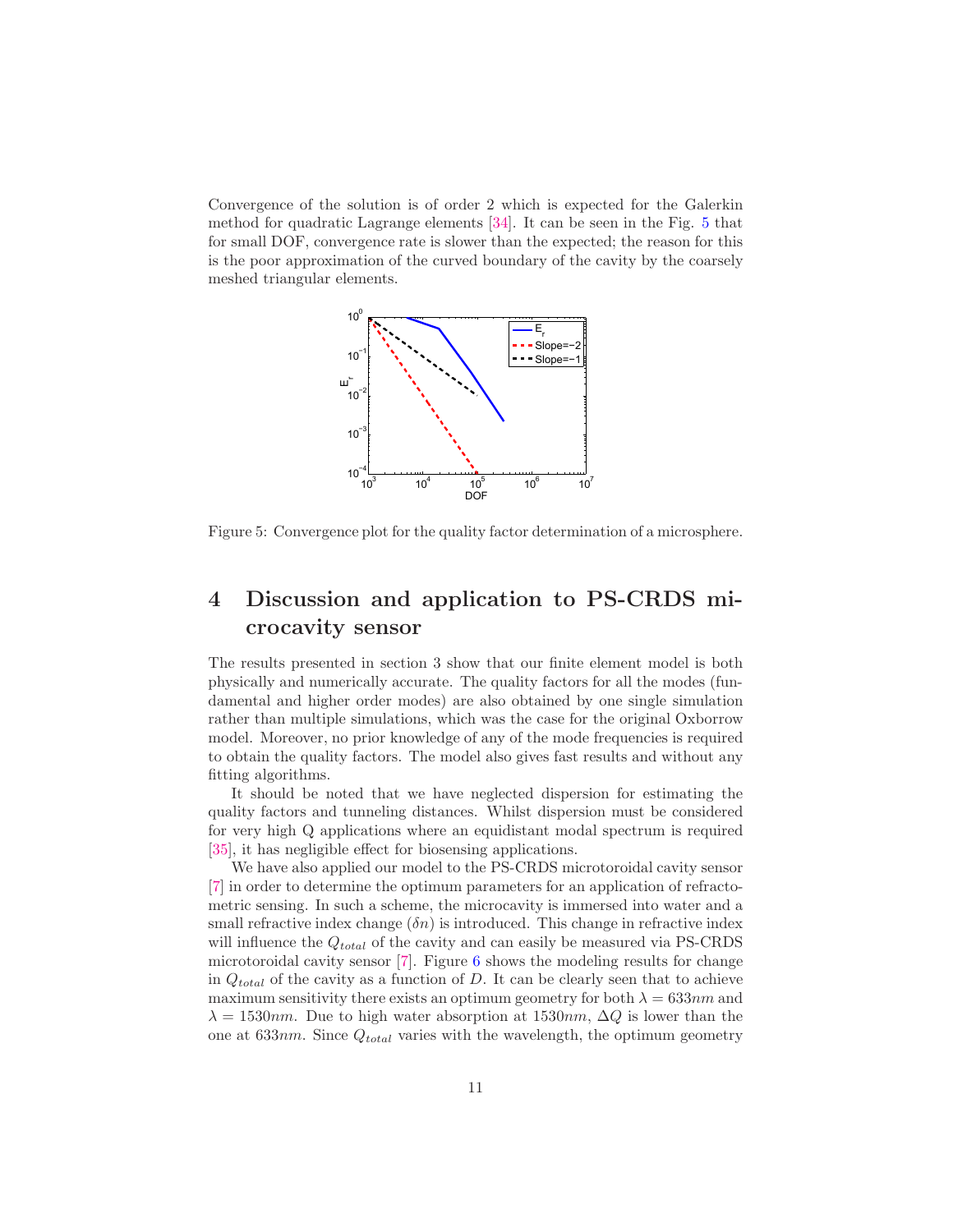will be different for each of the wavelength.



<span id="page-11-0"></span>Figure 6: Modeling results show the existence of an optimum geometry . Change in quality factor  $(\Delta Q)$  of fundamental TM mode as a function of major diameter (D) of a microtoroidal cavity (minor diameter(d) =  $6\mu m$ ) immersed in water.  $\Delta Q$  shows the difference between  $Q_{total}$  for water and that measured when small refractive index change  $(\delta n = 10^{-3})$  is introduced into the water. (a)Modeling results for  $\lambda = 633nm$  (b)Modeling results for  $\lambda = 1530nm$ .

In order to understand that why an optimum geometry exists for a  $\Delta Q$ measurement, we have plotted the individual terms of Eq. [\(22\)](#page-7-2) as a function of the cavity geometry (Fig. [7\)](#page-12-1). We have assumed  $Q_{coupling} = 0$  which is a reasonable assumption as experimentally, contribution of  $Q_{coupling}$  can be minimized by taking measurements at multiple input power levels [\[36\]](#page-15-7). Figure [7](#page-12-1) shows that the optimum region exists close to the point of inflection of the  $Q_{total}$  curve. Results in Fig. [7](#page-12-1) show that as diameter increases, the WGM is better confined within the microcavity (see Fig. [1\(](#page-6-0)a)) and so  $Q_{wgm}$  is less influenced by the external environment, with the result that the total quality factor is limited by silica absorption.

Currently the standard experimental approach to determine the total quality factor of a microcavity is either by cavity ring down spectroscopy or Lorentzian fitting of a resonant peak. However, tunneling distance is also related to WGM radiative quality factor i.e. large tunneling distance means high  $Q_{wgm}$  and vice versa. This suggests that with model provided here coupled with the experi-mental procedure outlined in [\[11\]](#page-13-9), one can also extract  $Q_{wqm}$  even when  $Q_{total}$ is greater than  $10^8$ . Such a measurement can possibly open up the way to a new sensing method for microcavity sensors.

We have formulated an empirical expression  $(Eq. (21))$  $(Eq. (21))$  $(Eq. (21))$  for the tunneling distance of the fundamental modes of microtoroids. This expression is inspired by the analytical expression for the tunneling distances of microspheres by treating the microtoroid as a sphere of diameter  $(D+d)$ . This formulation is not surprising as these equations are true only for fundamental modes which lie along the equatorial region of a microcavity. However, this treatment will not be true for higher order modes (non equatorial modes) as the curvature for a microsphere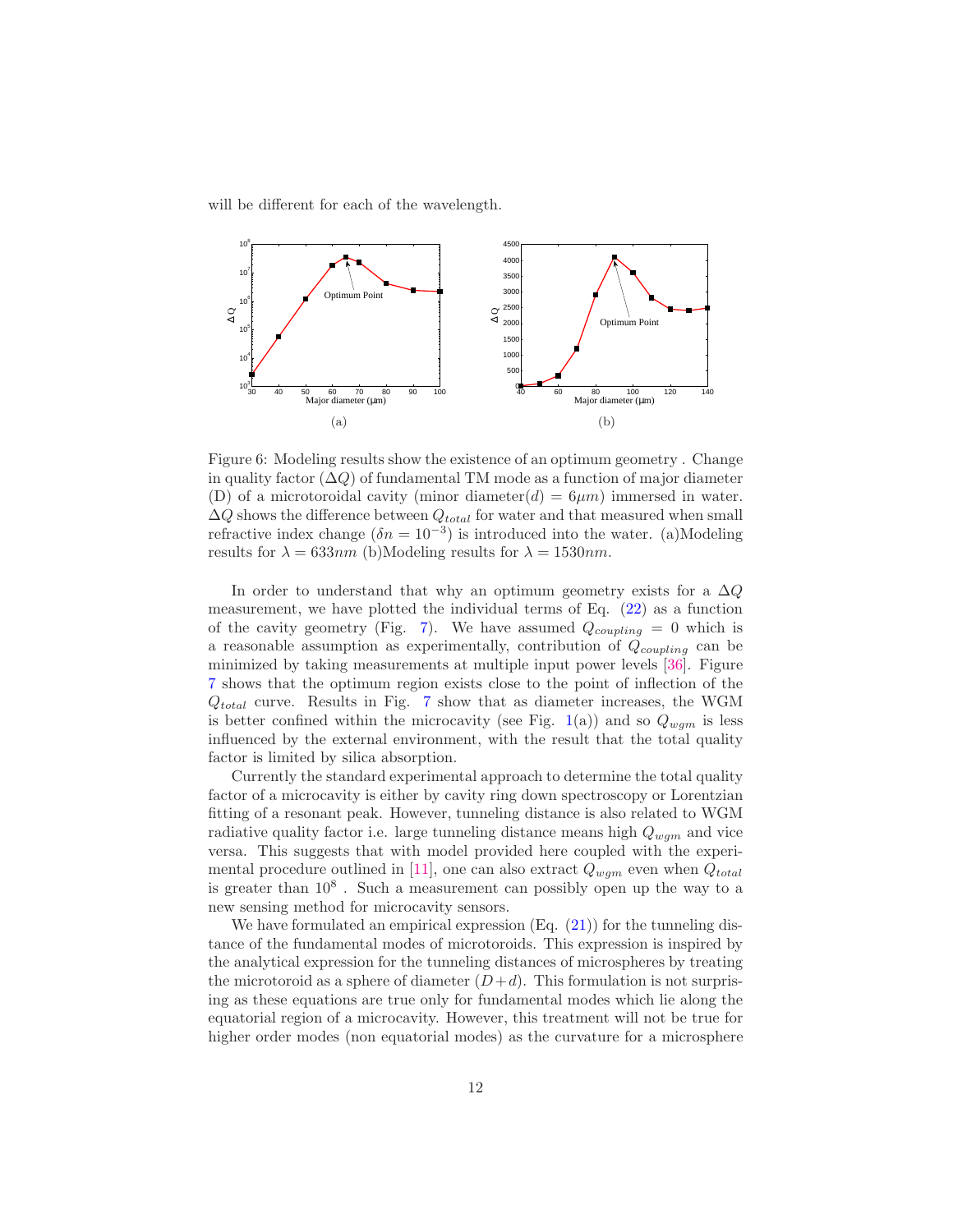

<span id="page-12-1"></span>Figure 7: Modeling results. Various quality factors (Eq. [\(22\)](#page-7-2)) for fundamental TM mode involved in a microtoroidal cavity immersed in water as a function of D ( $d = 6\mu m$ ). In the optimum region the  $Q_{wgm}$  is close to  $Q_{total}.$  (a) Modeling results at  $\lambda = 633nm$ . (b) Modeling results at  $\lambda = 1530nm$ .  $Q_{silica} \approx 10^{11}$ (Silica has very low absorption at  $1530nm$ ) and is omitted in the figure to reduce the range in y-axis.

of diameter  $D + d$  will be quite different from a microtoroid with D and d as its dimensions (see Fig.  $3(b)$ ).

In summary, our finite element model, without any approximation in its master equation and coupled with a PML, not only gives accurate quality factors and tunneling distances, but can also determine the other important parameters (e.g. mode volumes) accurately for a wide range of applications based on axisymmetric microcavities such as biosensing, non-linear processes, and lasers.

# Acknowledgments

We thank Prof. Jonathan Webb at McGill University for useful discussions which assisted in our understanding of PMLs. We are grateful to Prof. Andrea Armani at University of Southern California for her invaluable suggestions for improving the manuscript. We appreciate the efforts of Ashley Maker at University of Southern California, for fabricating the microtoroidal cavities used in this work. We are also grateful to Prof. Tal Carmon at University of Michigan for pointing us to tunneling distance calculations. This work is supported by the NSERC-CREATE training program in Integrated Sensor Systems, McGill Institute of Advanced Materials, Montreal, Canada.

# <span id="page-12-0"></span>References

[1] F. Vollmer and L. Yang, "Label-free detection with high-Q microcavities: a review of biosensing mechanisms for integrated devices," Nanophotonics 267–291 (2012).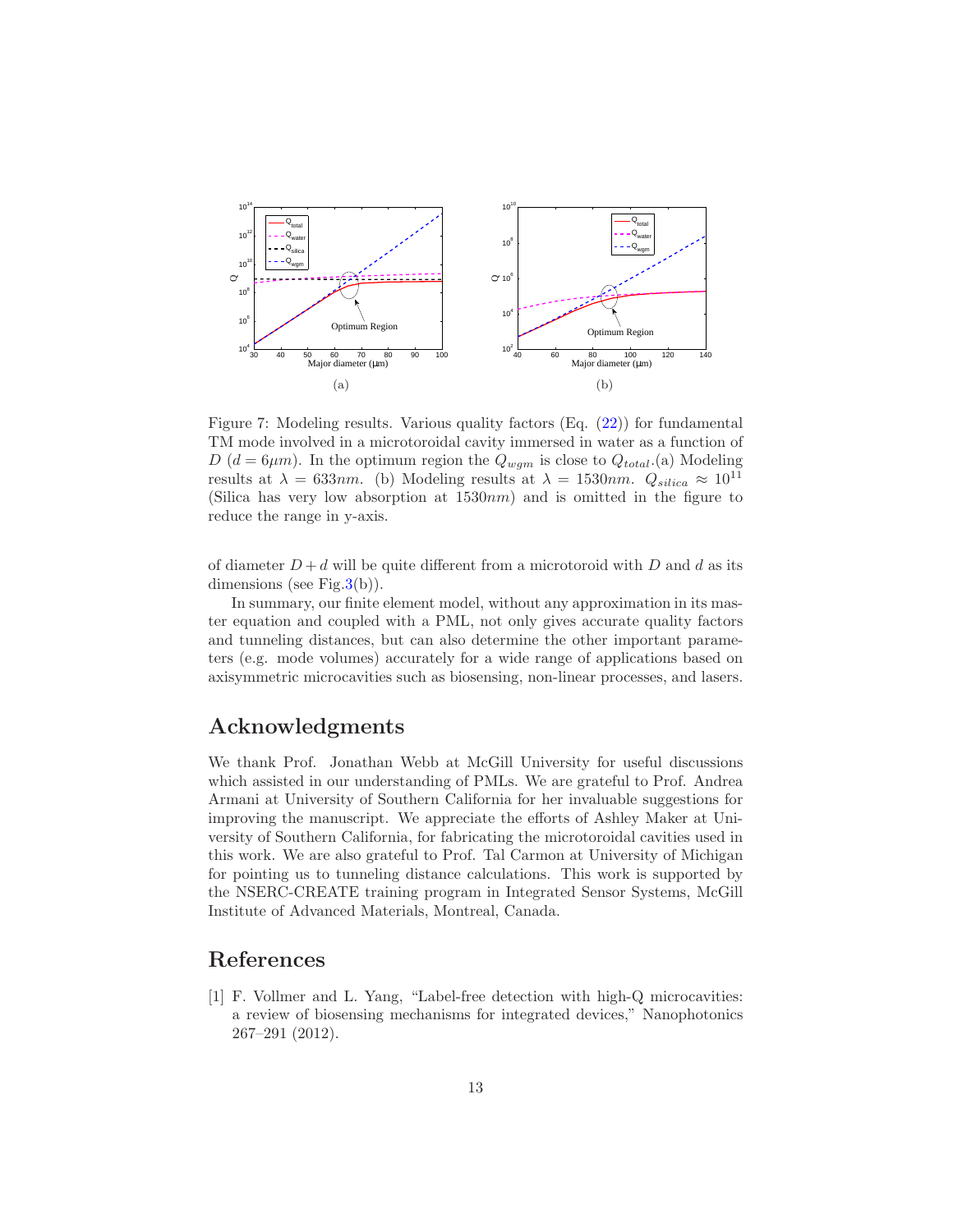- <span id="page-13-0"></span>[2] X. Fan, I. M. White, S. I. Shopoua, H. Zhu, J. D. Suter, and Y. Sun,"Sensitive optical biosensors for unlabeled targets: A review," Analytica Chimica Acta 620, 8–26 (2008)
- <span id="page-13-1"></span>[3] L. Maleki and V. S. Ilchenko, "Techniques and devices for sensing a sample by using a whispering gallery mode resonator," California Institute of Technology, US Patent 6,490,039, (2002).
- <span id="page-13-2"></span>[4] J. L. Nadeau, V. S. Ilchenko, D. Kossakovski, G. H. Bearman, and L. Maleki, "High-Q whispering-gallery mode sensor in liquids," Proc. SPIE 4629, 72 ( 2002).
- <span id="page-13-3"></span>[5] A. M. Armani and K. J. Vahala, "Heavy water detection using ultra-high-q microcavities," Opt. Lett. 31, 1896–1898 (2006).
- <span id="page-13-4"></span>[6] J. Barnes, B. Carver, J. M. Fraser, G. Gagliardi, H. P. Loock, Z. Tian, M. W. B. Wilson, S. Yam, and O. Yastrubshak, "Loss determination in microsphere resonators by phase-shift cavity ring-down measurements," Opt. Express 16, 13158–13167 (2008).
- <span id="page-13-5"></span>[7] M. I. Cheema, S. Mehrabani, A. A. Hayat, Y. A. Peter, A. M. Armani and A. G. Kirk, "Simultaneous measurement of quality factor and wavelength shift by phase shift microcavity ring down spectroscopy," Opt. Express 20, 9090-9098 (2012).
- <span id="page-13-6"></span>[8] C. Spielmann, R. Szipöcs, A. Stingl, and F. Krausz, "Tunneling of optical pulses through photonic band gaps," Phys. Rev. Lett. 73, 2308–2311, (1994).
- <span id="page-13-7"></span>[9] P. Pereyra, "Closed formulas for tunneling time in superlattices," Phys. Rev. Lett. 84, 1772–1775 (2000).
- <span id="page-13-8"></span>[10] V. A. Podolskiy, and E. E. Narimanov, "Chaos-assisted tunneling in dielectric microcavities," Opt. Lett. 30, (2005).
- <span id="page-13-9"></span>[11] M. Tomes, K. J. Vahala, and T. Carmon, "Direct imaging of tunneling from a potential well," Opt. Express 17, 19160 (2009).
- <span id="page-13-10"></span>[12] O. Chinellato, P. Arbenz, M. Streiff, and A. Witzig, "Computation of optical modes in axisymmetric open cavity resonators," Future Gener. Comp. Sy. 21, 1263–1274 (2005).
- <span id="page-13-11"></span>[13] M. Karl, B. Kettner, S. Burger, F. Schmidt, H. Kalt, and M. Hetterich, "Dependencies of micro-pillar cavity quality factors calculated with finite element methods," Opt. Express 2, (2009).
- <span id="page-13-12"></span>[14] M. Koshiba, K. Hayata, and M. Suzuki, "Improved finite element formulation in terms of the magnetic field vector for dielectric waveguides," IEEE Trans. on Microwave Theory Tech. 33, 227-233, (1985).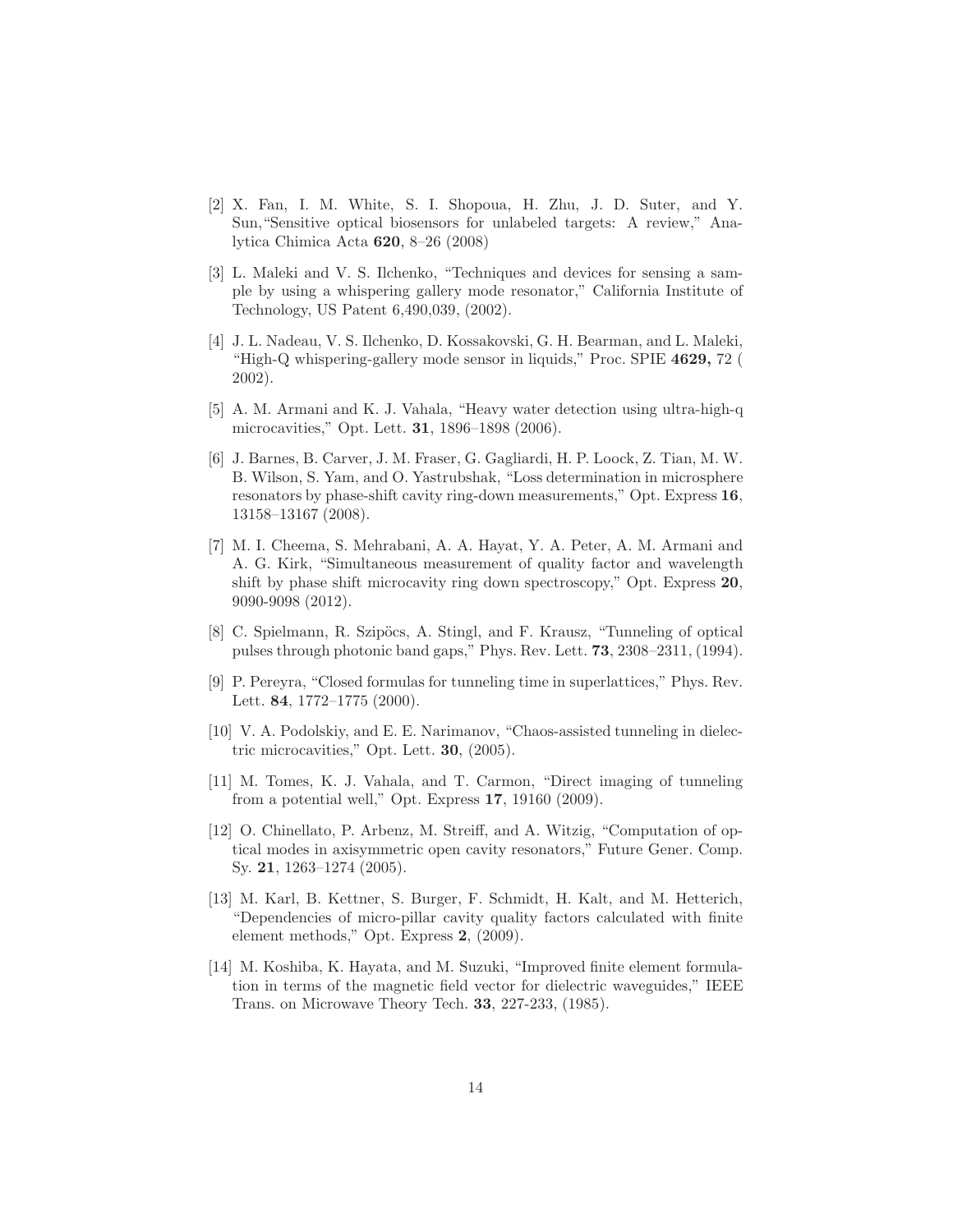- <span id="page-14-0"></span>[15] R. A. Osegueda, J. H. Pierluissi, L. M. Gil, A. Revilla, G. J. Villalva, G. J. Dick, D. G. Santiago, and R. T. Wang, "Azimuthally dependent finite element solution to the cylindrical resonator,"10th annual review of progress in applied computational electromagnetics 1, 159–170, (1994).
- <span id="page-14-1"></span>[16] M. Oxborrow, "Traceable 2-D finite element simulation of the whispering gallery modes of axisymmetric electromagnetic resonators," IEEE Trans. on Microwave Theory Tech. 55, 1209–1218 (2007).
- <span id="page-14-2"></span>[17] S. M. Spillane, "Fiber-coupled ultra-high-Q microresonators for nonlinear and quantum optics," PhD. thesis, CALTECH (2004)
- <span id="page-14-3"></span>[18] M. Soltani, Q. Li, S. Yegnanarayanan, and A. Adibi,"Toward ultimate miniaturization of high Q silicon traveling-wave microresonators," Opt. Express 18, 19541-19557 (2010).
- <span id="page-14-5"></span><span id="page-14-4"></span>[19] https://sites.google.com/site/axisymmetricmarkoxborrow/home
- [20] M. Oxborrow, J. D. Breeze and N. M. Alford, "Room-temperature solidstate maser," Nature 488, 353356 (2012).
- <span id="page-14-6"></span>[21] C. Shi, H. S. Choi, A. M. Armani,"Optical microcavities with a thiolfunctionalized gold nanoparticle polymer thin film coating," Appl. Phys. Lett. 100, 013305 (2012).
- <span id="page-14-7"></span>[22] T. Lu, H. Lee, T. Chen, S. Herchak, J. H. Kim, S. E. Fraser, R. C. Flagan, and K. Vahala, "High sensitivity nanoparticle detection using optical microcavities," Proc. Natl. Acad. Sci. (2011).
- <span id="page-14-8"></span>[23] Y. F. Xiao, C. L. Zou, B. B. Li, Y. Li, C. H. Dong, Z. F. Han, and Q. Gong, "High-Q exterior whispering-gallery modes in a metal-coated microresonator," Phys. Rev. Lett. 105, 153902, (2010).
- <span id="page-14-9"></span>[24] M. I. Cheema, and A. G. Kirk. "Implementation of the perfectly matched layer to determine the quality factor of axisymmetric resonators in COM-SOL," in COMSOL conference, Boston, Oct 8 2010.
- <span id="page-14-10"></span>[25] A. Arbabi, Y. M. Kang, and L. L. Goddard, "Analysis and Design of a Microring Inline Single Wavelength Reflector," in FIO, October 24, 2010.
- <span id="page-14-11"></span>[26] F. L. Teixeira, and W. C. Chew, "Systematic derivation of anisotropic PML absorbing media in cylindrical and spherical coordinates," IEEE Microwave Guided Wave Lett. 7, 371-373, (1997).
- <span id="page-14-12"></span>[27] V. V. Datsyuk, "Some characteristics of resonant electromagnetic modes in a dielectric sphere,"Appl. Phys. B54, 184–187, (1992).
- <span id="page-14-13"></span>[28] L. A. Weinstein, Open Resonators and Open Waveguides (The Golem Press, Boulder, Colorado, USA, 1969) pp. 298.